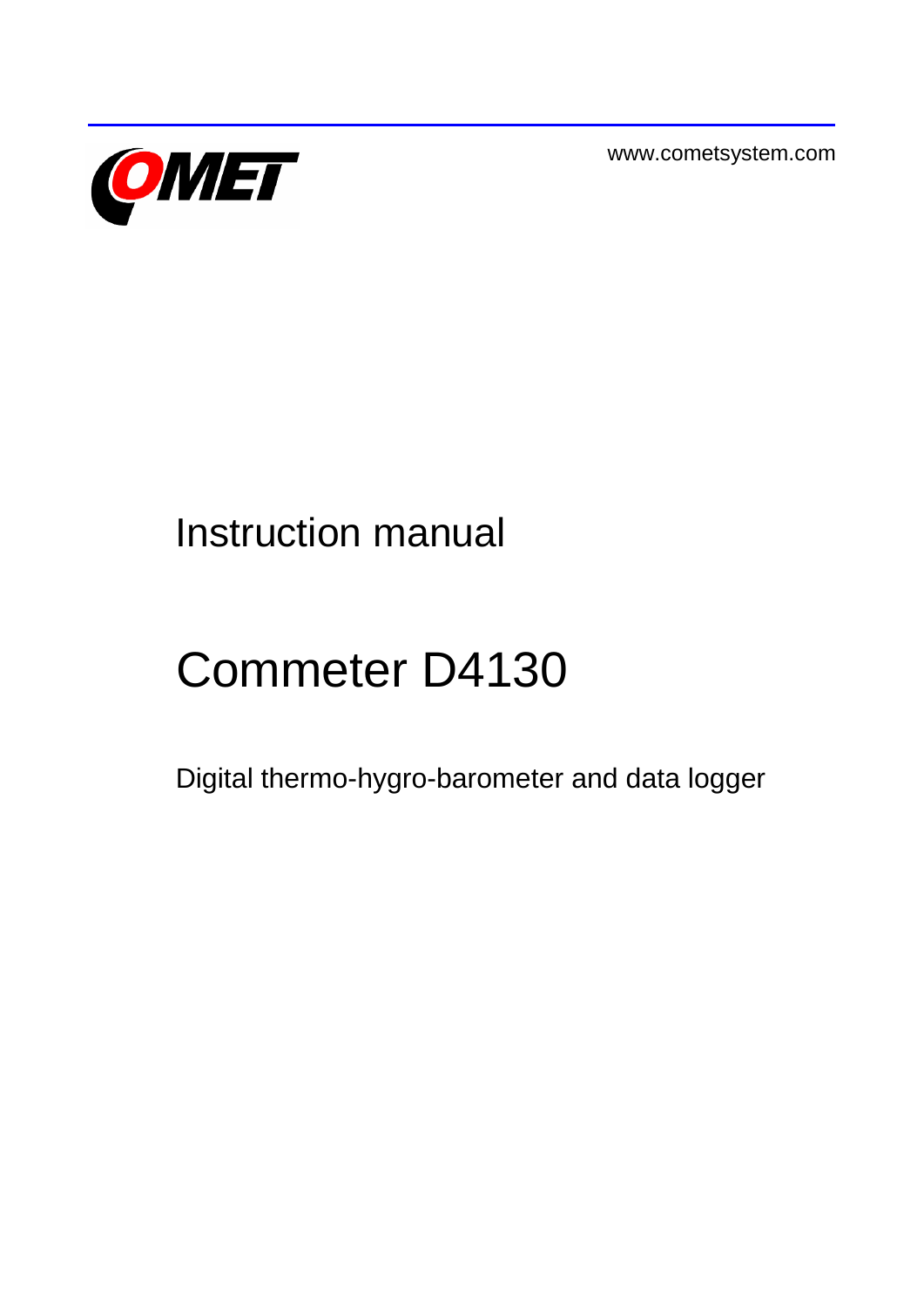# **Table of contents**

| Function HOLD (storing of actual measured values) and minimum a maximum memory  9 |  |
|-----------------------------------------------------------------------------------|--|
|                                                                                   |  |
|                                                                                   |  |
|                                                                                   |  |
|                                                                                   |  |
|                                                                                   |  |
|                                                                                   |  |
|                                                                                   |  |
|                                                                                   |  |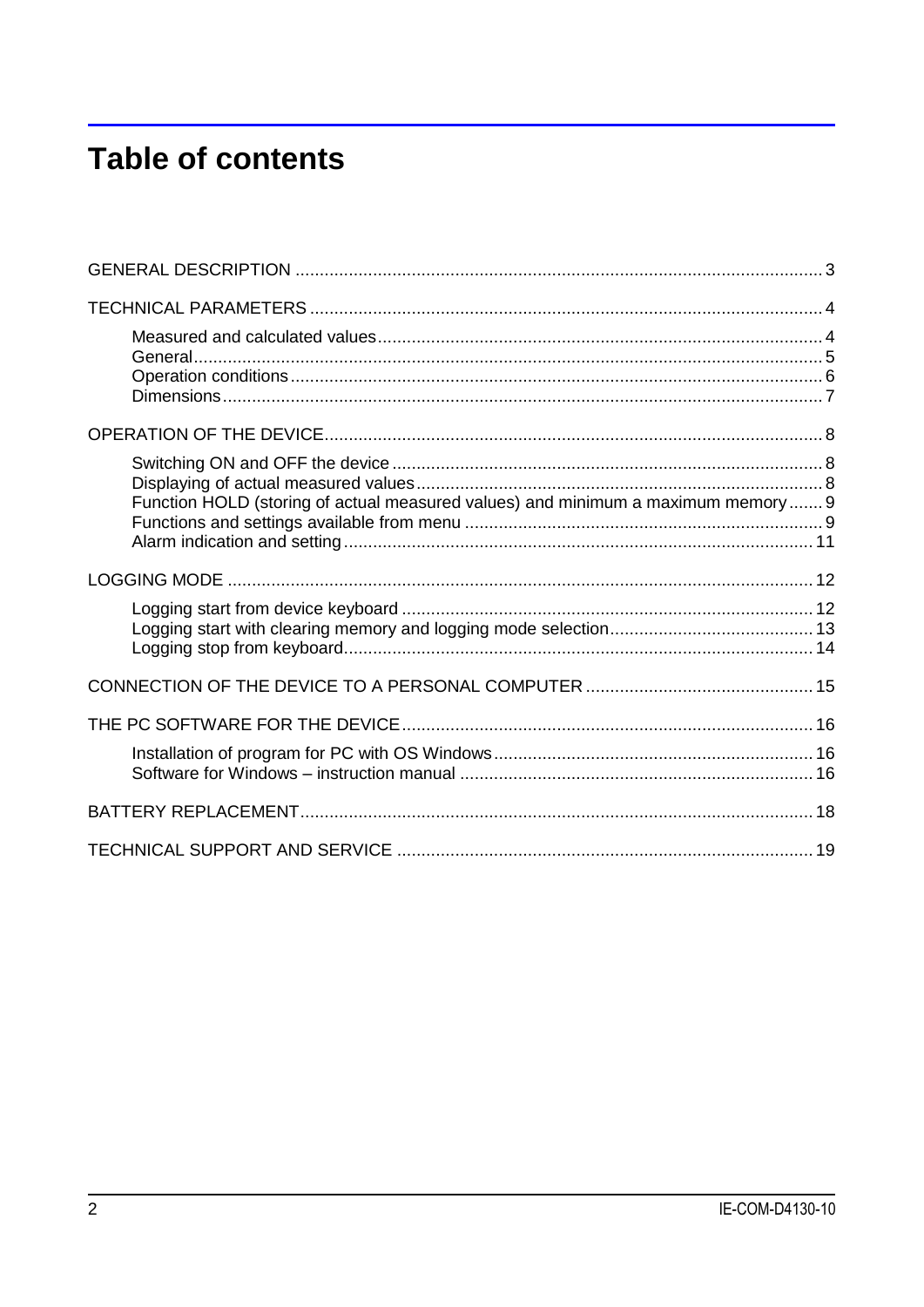# <span id="page-2-0"></span>**General description**

Instrument iis designed for measurement of temperature, relative humidity, atmospheric pressure and pressure tendency. It enables to display the dew point temperature and atmospheric pressure corrected to the sea level. Measured values can be stored in programmable interval into internal non-volatile memory and transfer anytime to a PC. Measured values are displayed on a dual line LCD display. Temperature is measured by RTD sensor Ni1000/6180ppm. Instrument compares all measured values (except pressure tendency) with two adjustable levels for each measured quantity. Breaking the level is indicated by blinking the proper value on display and by audio indication (switchable). Instrument is equipped with minimum and maximum memory and Hold function.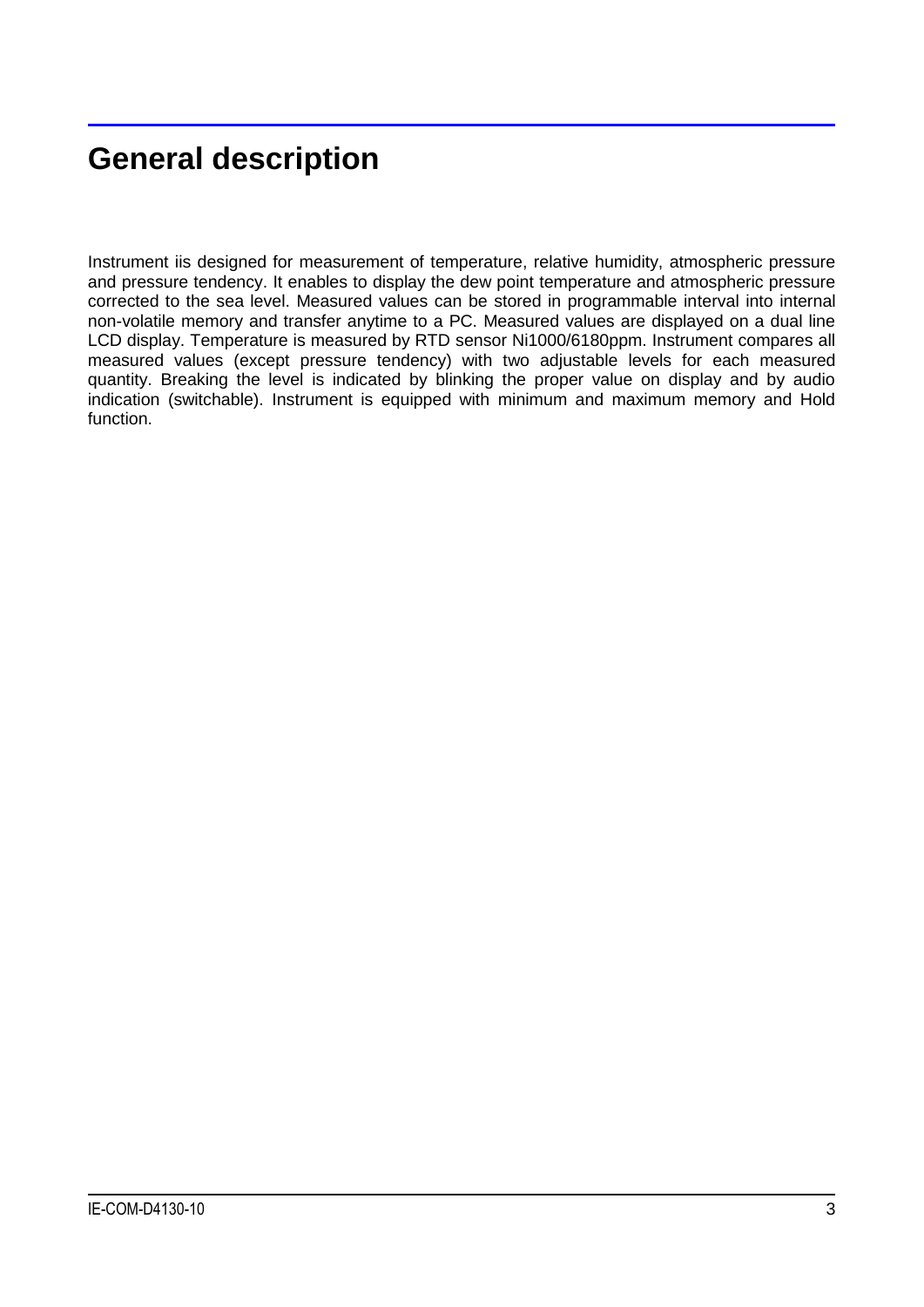# <span id="page-3-0"></span>**Technical parameters**

## <span id="page-3-1"></span>**Measured and calculated values**

| Temperature:<br>Measuring range:<br>Resolution:<br>Accuracy:<br>Response time:              | $-10$ to $+60$ °C<br>0.1 °C<br>$\pm 0.4$ °C<br>$t63 < 35$ s, $t90 < 60$ s                                                                                                    |
|---------------------------------------------------------------------------------------------|------------------------------------------------------------------------------------------------------------------------------------------------------------------------------|
|                                                                                             | Air flow approximately 1m/s, temperature step 20 °C                                                                                                                          |
| <b>Relative humidity:</b><br>Measuring range:<br>Resolution:<br>Accuracy:<br>Response time: | 5 to 95 %RH<br>$0.1$ %RH<br>$\pm$ 2.5 %RH from 5 to 95 %RH at 23 °C<br>$t63 < 30$ s, $t90 < 60$ s<br>Air flow approximately 1m/s, humidity step 30 %RH, constant temperature |
| Atmospheric pressure:<br>Measuring range:<br>Resolution:<br>Accuracy:                       | 800 to 1100 hPa<br>$0.1$ hPa<br>$\pm$ 2 hPa at ambient temperature 23 °C                                                                                                     |

#### **Dew point temperature:**

| Measuring range: |  |
|------------------|--|
| Resolution:      |  |
| Accuracy:        |  |

 $-40$  to  $+60$  °C  $0.1$  °C ±1.5 °C at temperature T<25 °C and RH>30% (for more details see graph)

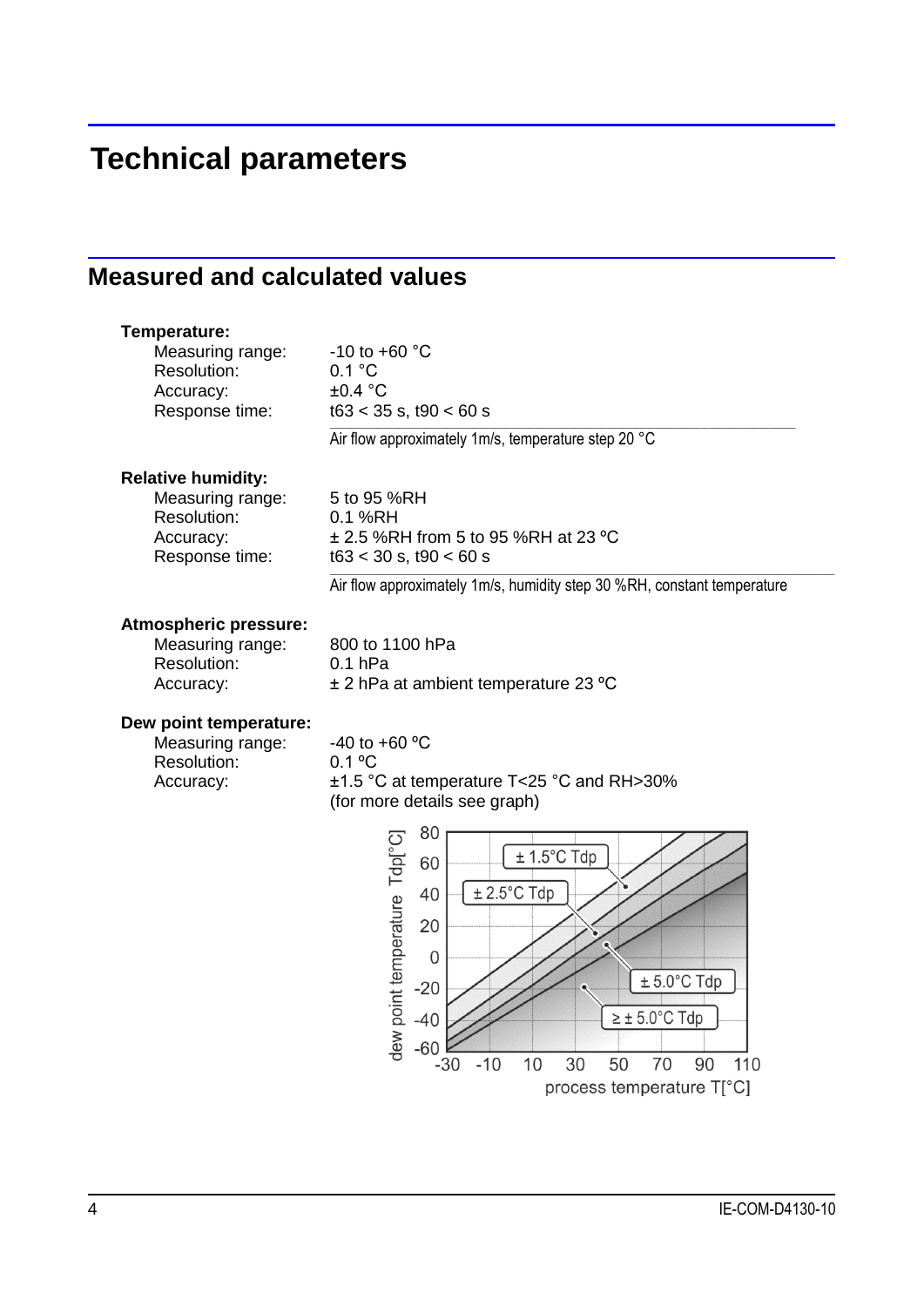### <span id="page-4-0"></span>**General**

#### **Measuring interval and display reading refresh approximately:**

| 0.7s         | in FAST mode    |
|--------------|-----------------|
| $0.7$ to 5 s | in dynamic mode |

#### **Interval of refresh of pressure tendency display:**

0.5 h

### **Logging interval:**

10 s to 24 h (in automatic logging mode)

### **Total memory capacity:**

| 4062 values<br>3938 values        | automatic noncyclic logging mode<br>automatic cyclic logging mode |  |
|-----------------------------------|-------------------------------------------------------------------|--|
| 1000 sets of all input quantities | manual logging mode                                               |  |

The above specified numbers are maximum possible. Capacity is slightly lower if logging was interrupted by communication with computer, by stopping logging or switching OFF the instrument.

### **Real time clock:**

Adjustable from computer, integrated calendar including leap years Real time clock accuracy: < 200 ppm (i.e. 0.02 %, 17.28 s in 24 h)

### **Power:**

Battery 9V or ac/dc adapter 12 V with NiMH accumulator 9V

\_\_\_\_\_\_\_\_\_\_\_\_\_\_\_\_\_\_\_\_\_\_\_\_\_\_\_\_\_\_\_\_\_\_\_\_\_\_\_\_\_\_\_\_\_\_\_\_\_\_\_\_\_\_\_\_\_\_\_\_\_\_\_\_\_\_\_\_\_\_\_\_\_\_\_\_\_\_\_\_\_\_\_\_\_\_\_\_\_\_\_\_\_\_\_\_\_\_\_\_\_\_\_\_\_\_\_\_\_\_\_\_\_\_\_\_\_\_\_\_\_\_\_\_\_\_\_\_\_\_\_\_\_\_\_\_\_\_\_\_\_\_\_\_\_\_\_\_\_\_\_\_\_\_\_\_\_ If instrument is supplied from external ac/dc adapter, internal 9V battery should be replaced with rechargeable NiMH accumulator. In usual operation from adapter accumulator is charged only with small current. If accumulator is totally discharged, its full charging in instrument takes approximately 100 hours. Instrument with accumulator is not recommended for permanent operation without ac/dc adapter plugged. Accumulator works only as a standby source in case of power mains failure.

### **Average current consumption:**

0.3 to 1.3 mA (depending on operation mode)

\_\_\_\_\_\_\_\_\_\_\_\_\_\_\_\_\_\_\_\_\_\_\_\_\_\_\_\_\_\_\_\_\_\_\_\_\_\_\_\_\_\_\_\_\_\_\_\_\_\_\_\_\_\_\_\_\_\_\_\_\_\_\_\_\_\_\_\_\_\_\_\_\_\_\_\_\_\_\_\_\_\_\_\_\_\_\_\_\_\_\_\_\_\_\_\_\_\_\_\_\_\_\_\_\_\_\_\_\_\_\_\_\_\_\_\_\_\_\_\_\_\_\_\_\_\_\_\_\_\_\_\_\_\_\_\_\_\_\_\_\_\_\_\_\_\_\_\_\_\_\_\_\_\_\_\_\_ Battery life depends on selected display refresh mode (see below). In FAST mode display is refreshed in shortest possible interval with highest current consumption. In dynamic mode display is refreshed in interval up to 5 s in case measured values remain stable. Refresh interval is shortened to approximately 0.7 s only if measured values change. Current consumption in this mode in usual operation is lower, battery life is up to 4 times longer. The FAST mode is recommend to use only in cases, when slower display response is not acceptable.

Battery voltage drop below 7 V is indicated with blinking of "BAT" in default display mode (displaying of actual values) and FAST mode is automatically cancelled to save the battery. At the same time audio indication of alarms is automatically switched OFF.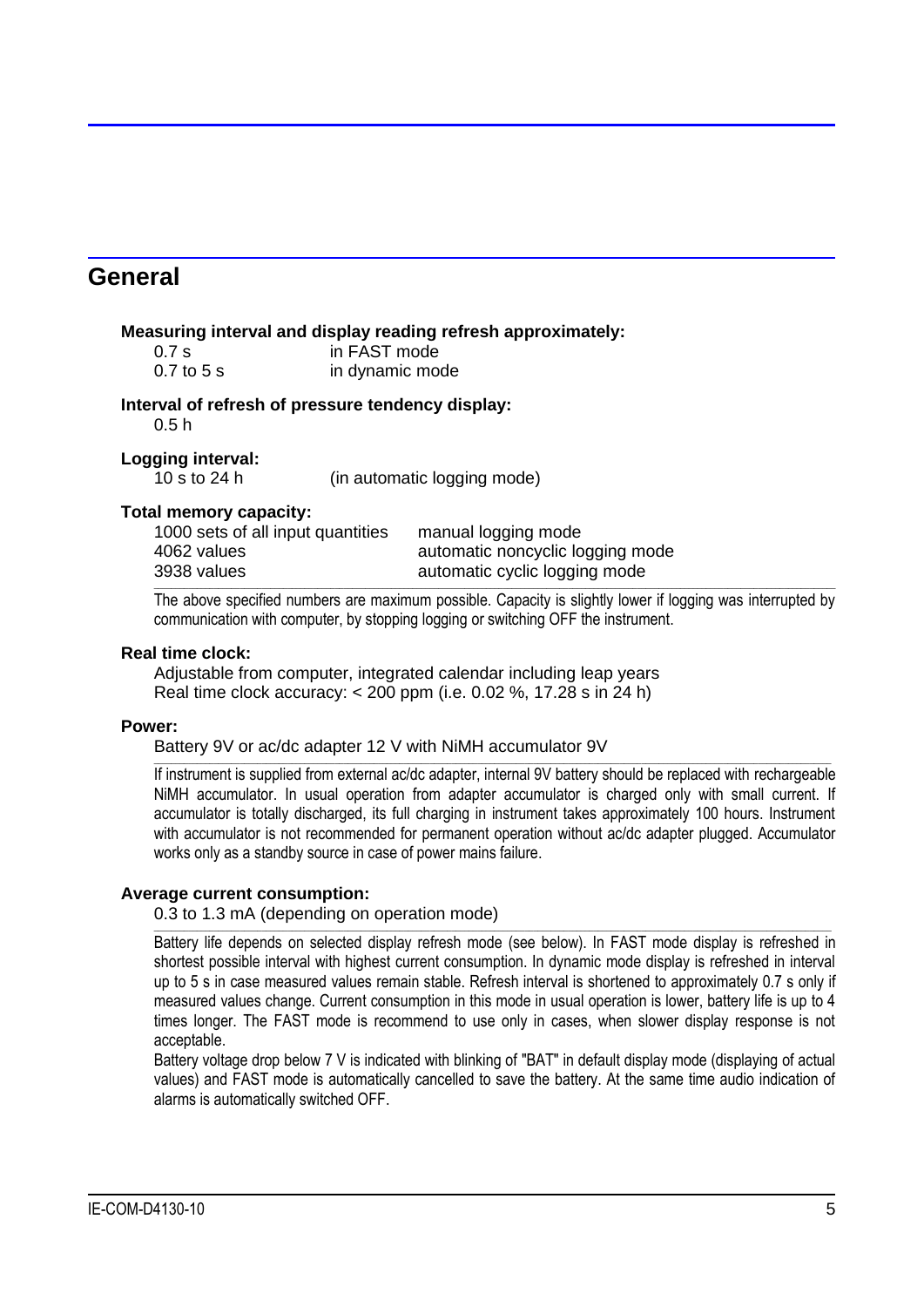### **Electromagnetic compatibility:**

Device conforms in accordance with EN 61326-1 these norms:

| Radiation: | EN 55022      | class B                                             |
|------------|---------------|-----------------------------------------------------|
| Immunity:  | EN 61000-4-2  | (levels 4/8 kV, class A)                            |
|            | EN 61000-4-3  | (intensity of electromagnetic field 3 V/m, class B) |
|            | EN 61000-4-4  | (levels $1/0.5$ kV, class A)                        |
|            | EN 61000-4-6  | (intensity of electromagnetic field 3 V/m, class B) |
|            | EN 61000-4-11 | (class A)                                           |
|            | EN 61000-4-5  | (class A)                                           |

#### **Communication with computer:**

USB port (USB mini connector)

#### **Display:**

Backlit two-line LCD

\_\_\_\_\_\_\_\_\_\_\_\_\_\_\_\_\_\_\_\_\_\_\_\_\_\_\_\_\_\_\_\_\_\_\_\_\_\_\_\_\_\_\_\_\_\_\_\_\_\_\_\_\_\_\_\_\_\_\_\_\_\_\_\_\_\_\_\_\_\_\_\_\_\_\_\_\_\_\_\_\_\_\_\_\_\_\_\_\_\_\_\_\_\_\_\_\_\_\_\_\_\_\_\_\_\_\_\_\_\_\_\_\_\_\_\_\_\_\_\_\_\_\_\_\_\_\_\_\_\_\_\_\_\_\_\_\_\_\_\_\_\_\_\_\_\_\_\_\_\_\_\_\_\_\_\_\_\_ Backlighting turns off automatically 10 seconds after the last keystroke

#### **Protection:**

IP20

#### **Dimensions:**

191 x 71 x 27 mm

#### **Weight:**

Approximately 155 g including battery without probe

### <span id="page-5-0"></span>**Operation conditions**

**Ambient temperature operating range:**  $-10$  to  $+60$  °C

**Ambient rel. humidity operating range:** 5 to 95 %RH (no condensation)

#### **Storage temperature range:**

 $-10$  to  $+60$  °C

### **Storage relative humidity range:**

5 to 95 %RH

#### **Not allowed manipulation:**

- It is not allowed to touch the sensors under the cover to prevent damage the sensors
- The sensors (under the cover) should not be exposed to direct contact with water or other liquids.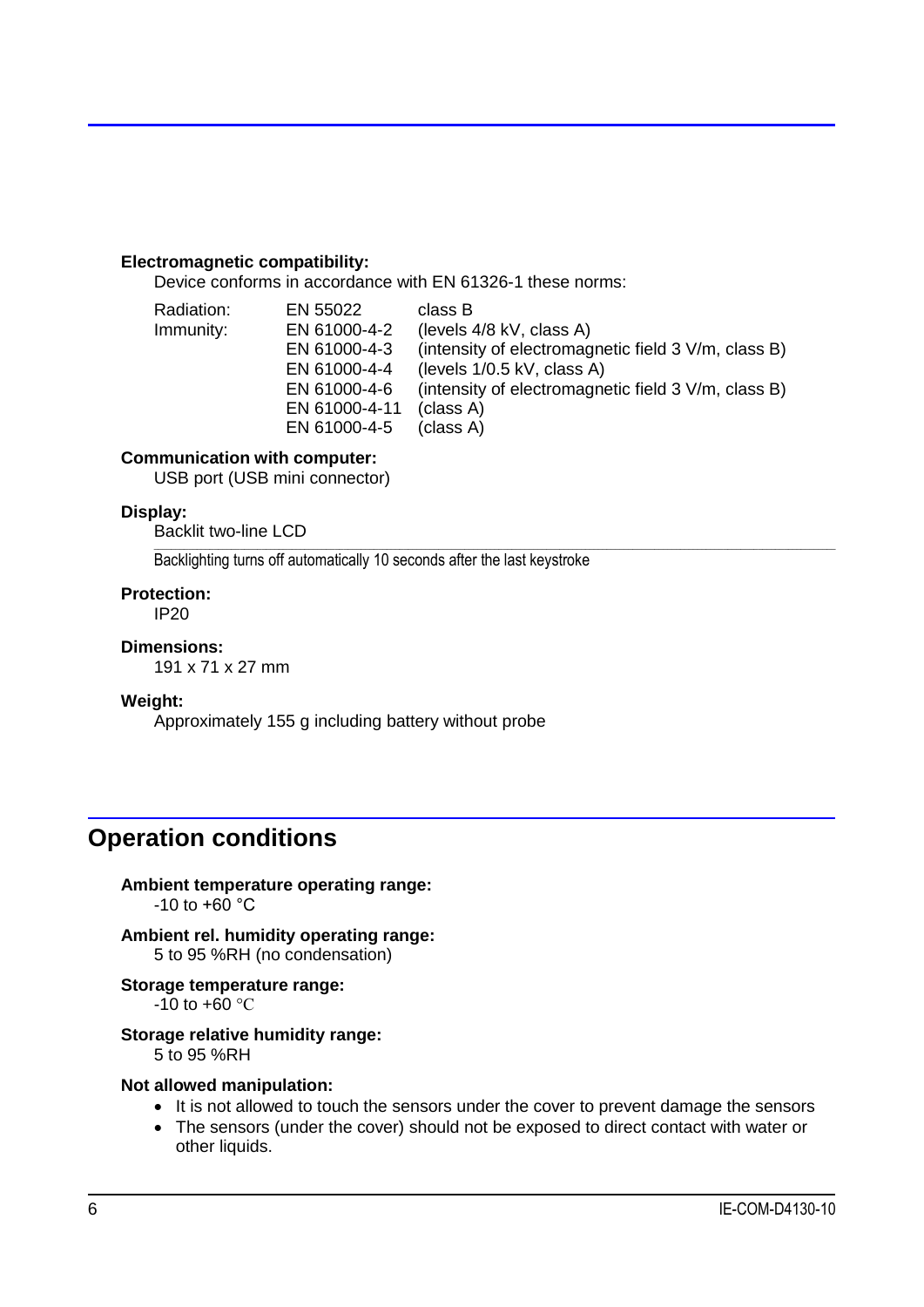# <span id="page-6-0"></span>**Dimensions**

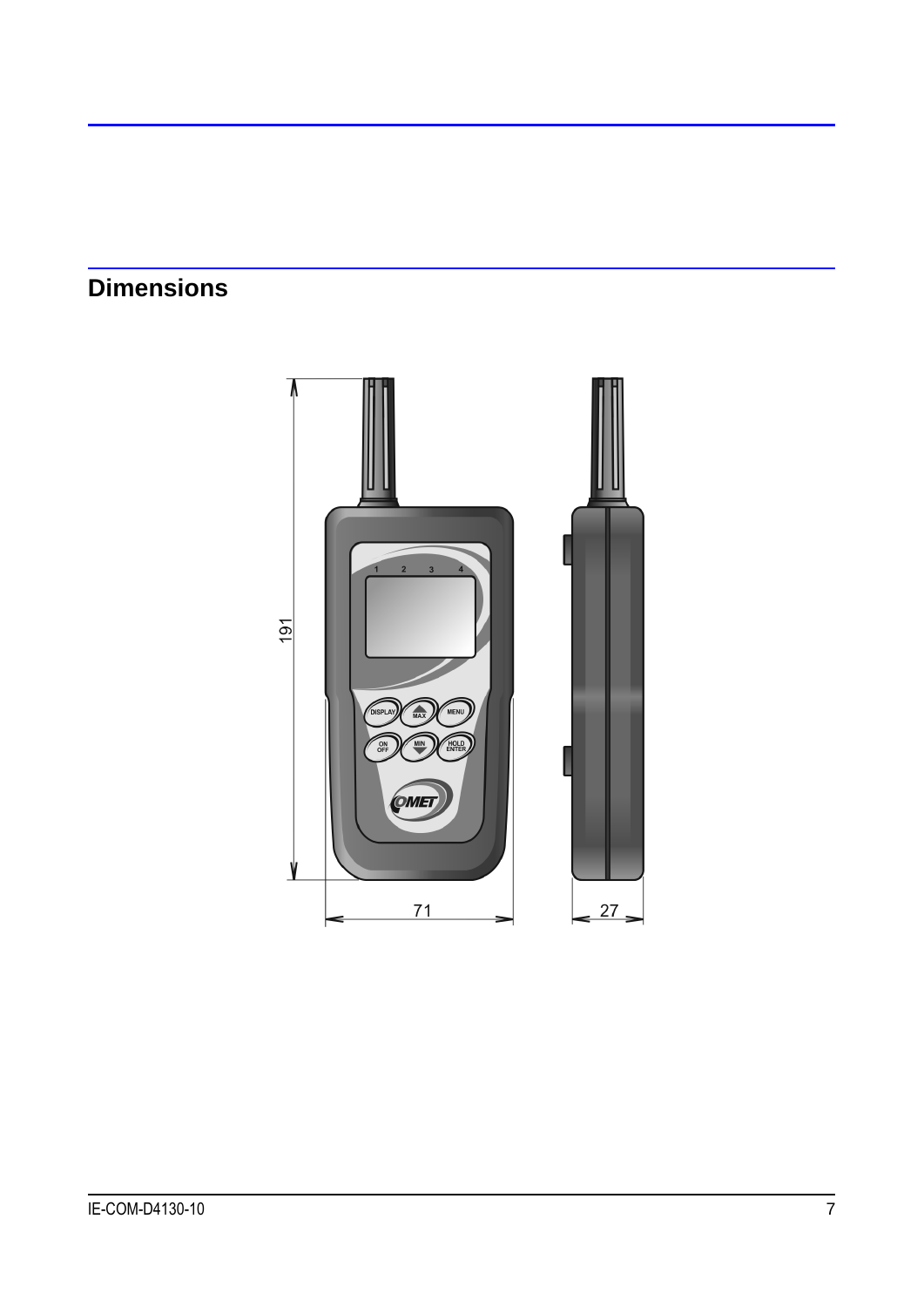# <span id="page-7-0"></span>**Operation of the device**

# <span id="page-7-1"></span>**Switching ON and OFF the device**



Switch ON the instrument by pressing ON/OFF key. After switching ON the instrument all symbols on the LCD are displayed. If the ON/OFF key is being held pressed, all LCD symbols are displayed till the key is released. In usual operation instrument then starts the measurement mode and actual measured values are displayed.

If a voltage drop below critical limit occurred since last adjustment of internal real time clock or battery disconnection longer than approximately 1 min, new instrument initialization is performed (reading INIT could be displayed up to 12 s !).

After initialization is finished instrument starts to display internal time to warn to incorrect internal time. New time adjustment is performed by the computer. Press MENU key to switch instrument to actual measurement mode.

It is possible to switch OFF the instrument anytime, all instrument setting is kept saved. If automatic logging was active before instrument is switched OFF, logging will continue with the same parameters after new switching ON.

# <span id="page-7-2"></span>**Displaying of actual measured values**

In this mode is instrument anytime after switching ON. It is possible to enter this mode from other modes by pressing or by repeating pressing of MENU key.



Temperature in °C is displayed on the upper LCD line and relative humidity in %RH is displayed on the lower LCD line.

Press DISPLAY key to display other readings - atmospheric pressure in hPa on upper line and dew point temperature on lower line (°C DP).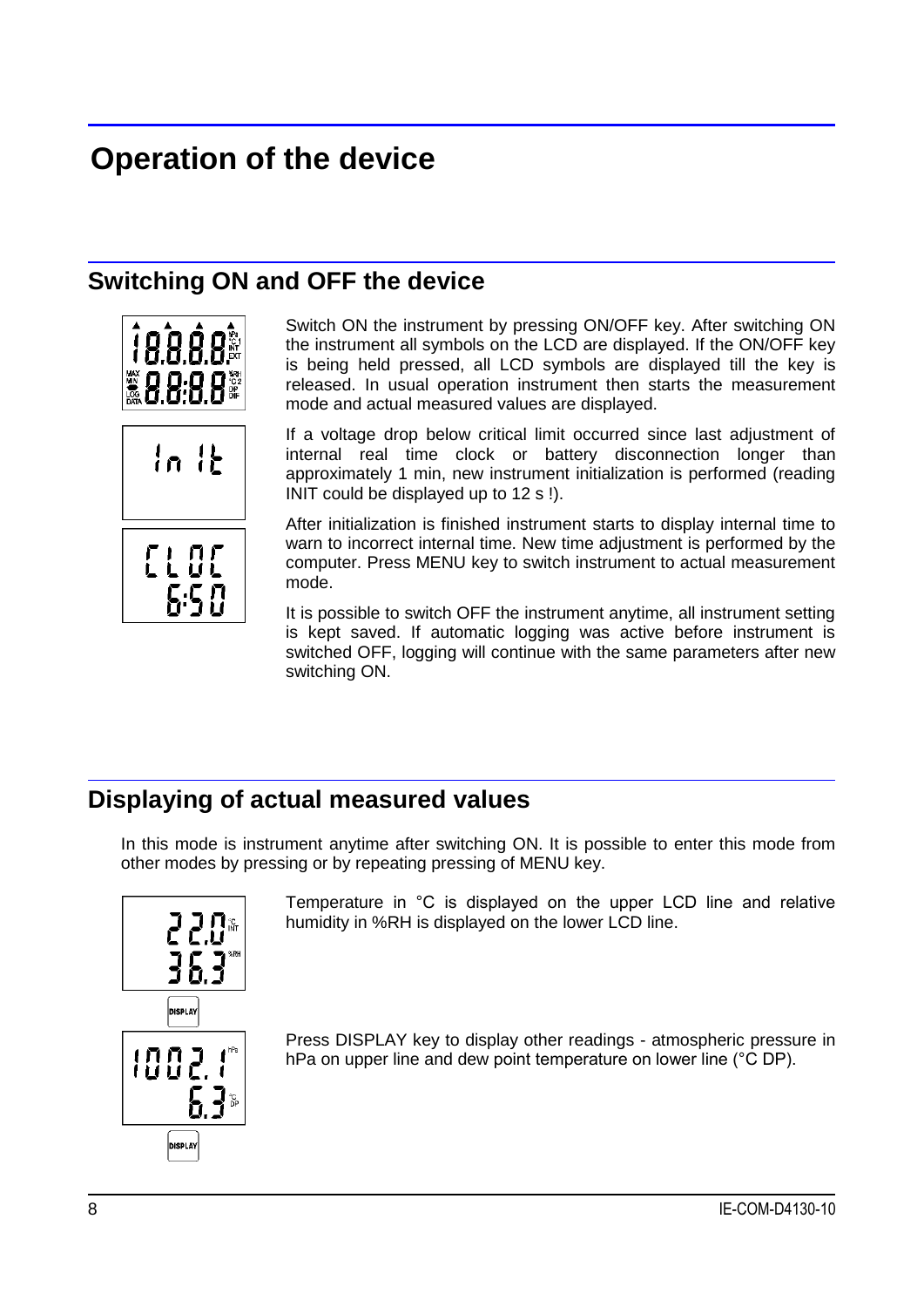

Press DISPLAY key to display pressure tendency (in hPa/3hours). Tendency is the difference between actual pressure and pressure before 3 hours. If the instrument is not switched ON at least 3 hours, pressure tendency is not available yet and symbol  $_{n}$ - $_{n}$  is display.

# <span id="page-8-0"></span>**Function HOLD (storing of actual measured values) and minimum a maximum memory**

Press HOLD key in the default mode (displaying of actual measured value) to store actual measured values to internal memory (indicated by short beep). Anytime it is possible to display stored values from MENU (see below). Each pressing of the HOLD key in the default mode causes values stored in HOLD memory are replaced with actual ones.



Switched ON instrument permanently updates minimum and maximum memory of each measured values. Press MIN key (resp. MAX key) in the default mode to display minimum (resp. maximum) reading. These minimum and maximum readings are indicated by MIN (MAX) symbols on the LCD. Press DISPLAY key to display minimum (resp. maximum) value of other values. Pressing MIN (MAX) or MENU key again to return to default mode. Minimum and maximum memory is cleared from menu after confirmation selection CLR (see below). Values in HOLD, MIN and MAX memories remain stored even after instrument is switched OFF.

### <span id="page-8-1"></span>**Functions and settings available from menu**



Press MENU key to enter mode of viewing menu items one by one. Press arrow keys up and down to list all menu items. Press MENU key again to return to default mode (displaying of actual measured values).

First selection is START/STOP logging. There are two possibilities: if logging is stopped, logging start is offered (symbol Strt = START), if logging is in progress already, logging stop is offered (reading STOP). Press ENTER key to confirm one of two possibilities. Notice: if battery voltage is low it is not possible to start logging.

Press ENTER key to enter alarm setting mode (see below).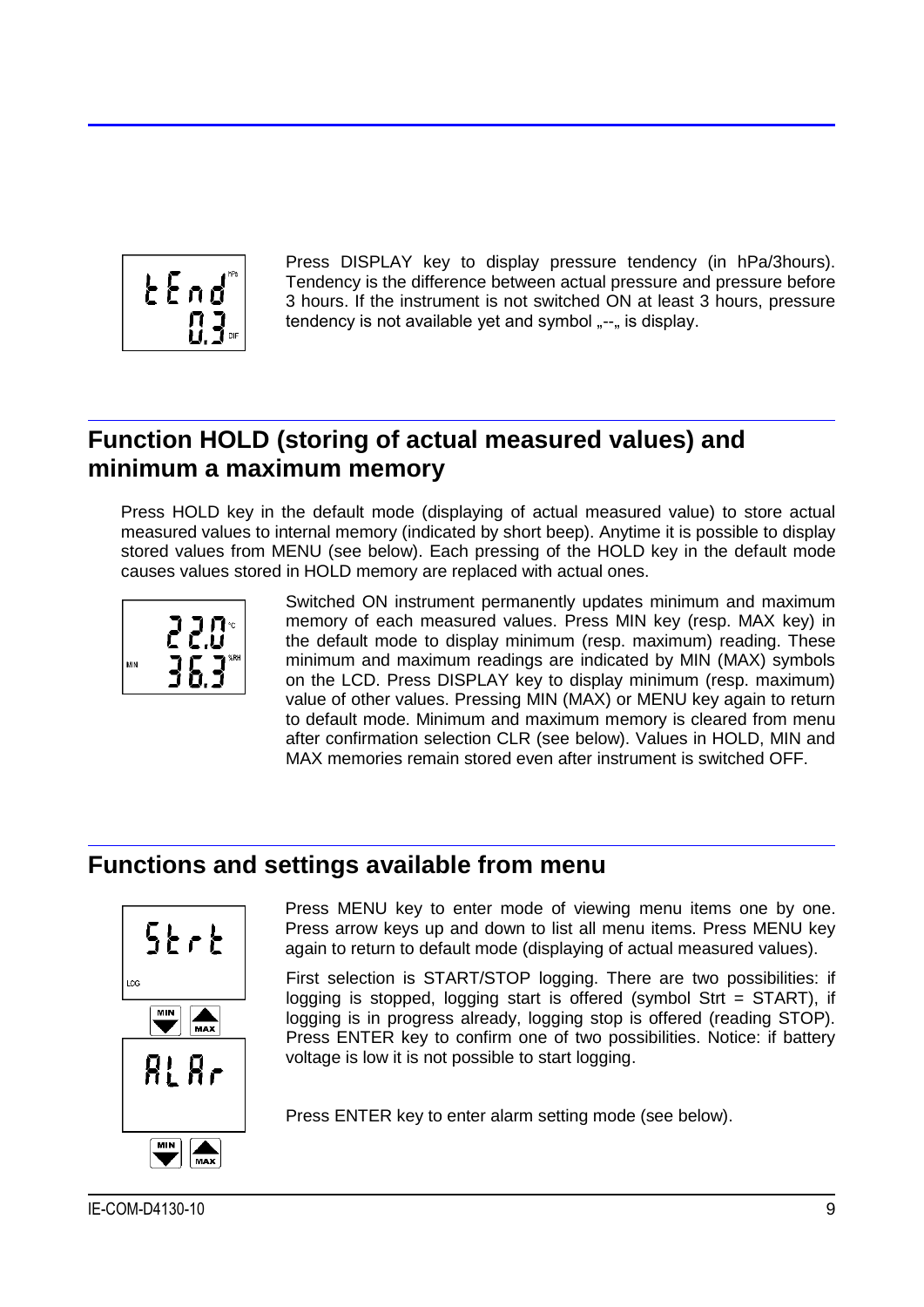

This item indicates if audio signaling of alarm indication is switched on (On) or switched off (OFF). Press ENTER key to change actual setting.

Notice: if the battery voltage is low, audio indication is out of operation to reduce current consumption independently on this selection.

Clearing of minimum and maximum memory of all values. Memory is cleared after pressing ENTER key. Clearing is confirmed by reading YES on the LCD lower display.

Press ENTER key to display values stored in the HOLD memory. Press DISPLAY key to display other stored values. Press MENU key to leave this mode.

Time (hour and minute) in internal real time clock of the instrument. Press ENTER key to check date (day, month, year).

Battery voltage of partially loaded battery is displayed. This value illustrates battery condition.

Display refresh mode is indicated. In the FAST mode refreshment is fastest with regular interval approximately 0.7 s. In the dynamic refresh mode (DYN.) each 15 s refresh interval of display is doubled to maximum 5 s if measured values are stable. If measured values change, refresh interval decreases to approximately 0.7 s. This dynamic mode prolongs battery life significantly. Select the desired mode by ENTER key. Notice: if battery voltage is low, the FAST mode is out of operation to reduce current consumption independently on this selection.

Each pressing of ENTER key causes displaying information on storing interval, actual logging mode (MODE), memory occupation (MEMO - in automatic logging mode memory occupation in % is displayed, in manual mode the number of logged values is displayed) and service information on software version (upper LCD line) together with instrument configuration on the LCD lower line.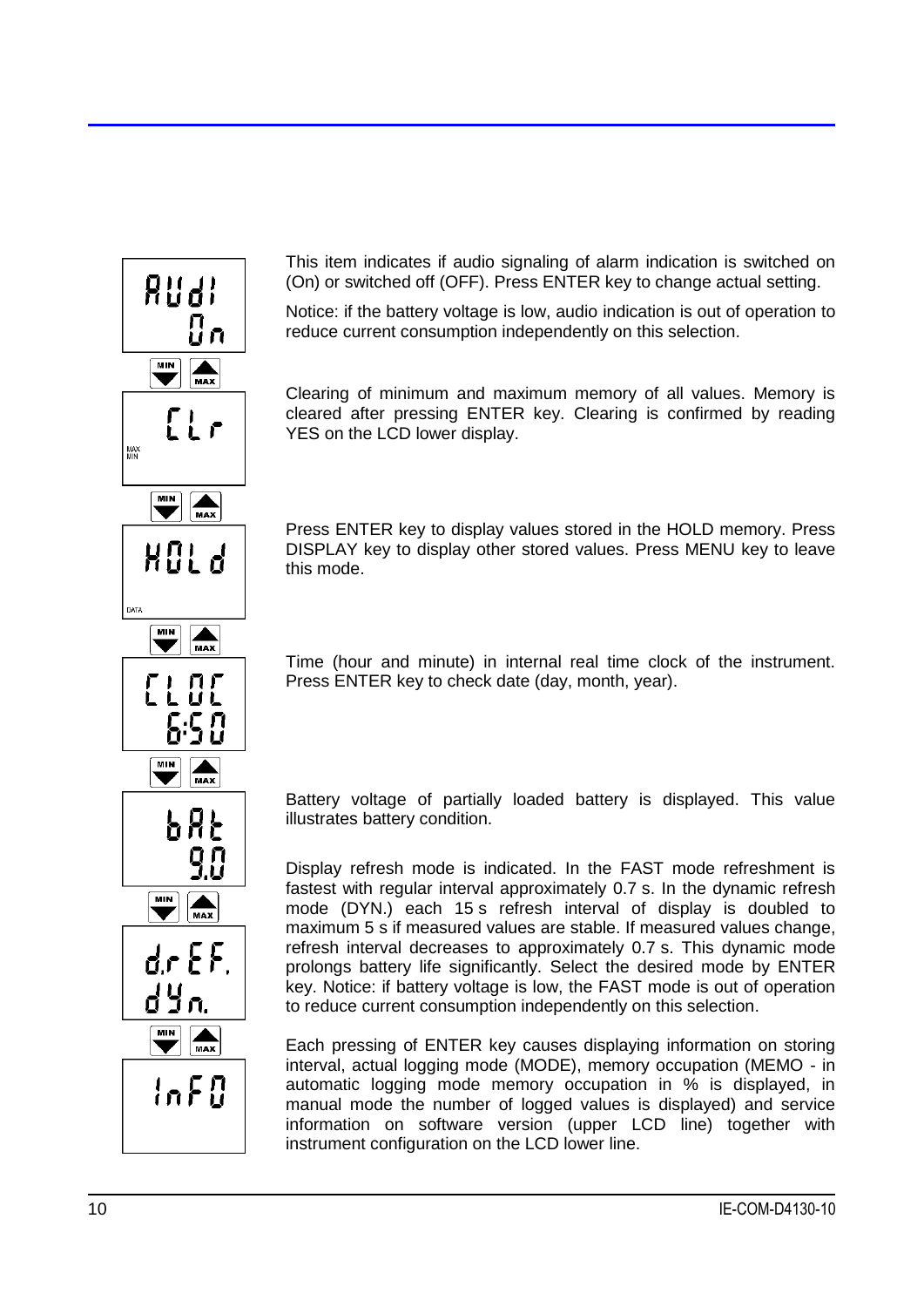# <span id="page-10-0"></span>**Alarm indication and setting**



It is possible to set lower and upper limit for each measured quantity. Breaking of the limit is indicated by blinking of the appropriate value on the display. If a new alarm was indicated (i.e. it was not active in the previous measurement), display starts to display the value out of limits. If at least one alarm is active, audio indication can be activated, if menu AUDI "On" is selected (see setting described above). Alarm activation of each value can be disabled by setting lower alarm limit of the desired value up to its maximum. This is indicated by OFF reading at the position of numeric value. Value of upper limit of the same alarm is indifferent.

To set alarms press MENU key, select ALAR from menu items and confirm by pressing ENTER key.

Reading ALLO indicates adjusted lower alarm limit (here air temperature). Set the desired value by means of the arrow keys. Press and hold the arrow key UP to make value increase fast. Press and hold the arrow key DOWN to make value decrease fast. Release the arrow key and press ENTER to confirm new limit.

Reading ALHI indicates adjusted upper limit of the same alarm (here air temperature). Set the desired value in the same way as in above lower limit. If needed it is possible to get back to lower limit setting of the same alarm by pressing DISPLAY key. Press ENTER key to confirm new upper limit.

Then you are offered to set alarm of other input value (here relative humidity). The procedure is the same as the above temperature limit setting. Alarm activation of each value can be disabled by setting lower alarm limit of the desired value up to its maximum. This is indicated by OFF reading at the position of numeric value. Value of upper limit of the same alarm is indifferent.

It is possible to leave the alarm setting mode by pressing MENU key. New adjusted limits up to pressing MENU key are stored in memory.

After pressing ENTER key it is possible to set alarm limits for dew point temperature.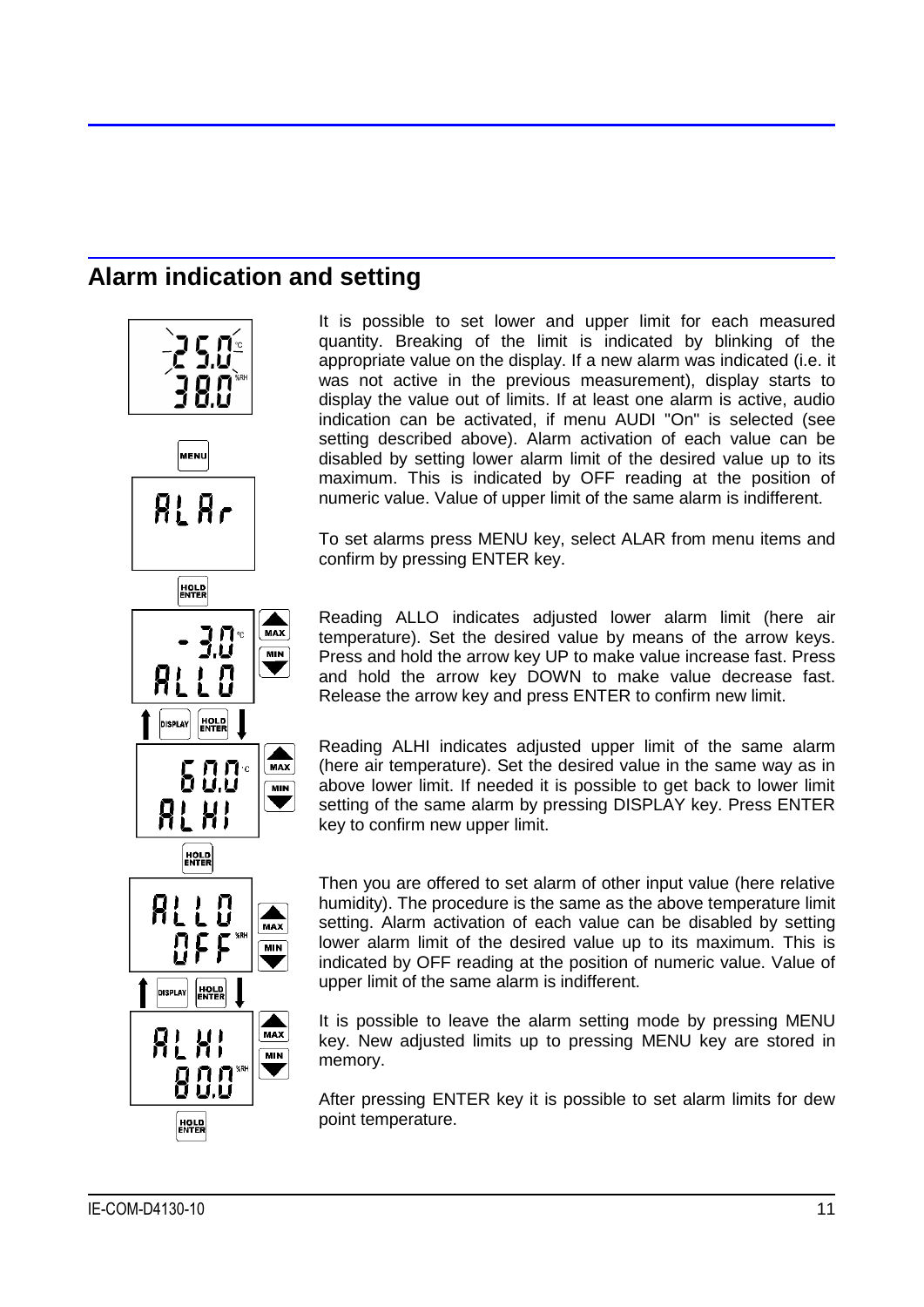# <span id="page-11-0"></span>**Logging mode**

In logging mode measured values are stored to instrument internal memory. Memory is non volatile, i.e. if battery voltage drops or battery is disconnected, stored data will not be lost.

Device can work in two logging modes:

- *Automatic mode* actual measured values are stored to memory in adjustable time interval. Storing of the first value is synchronized with internal real time clock, so the memorizing is performed at sharp multiples of minutes, hours and days. E.g. if the storing interval is 15 minutes value will be stored each 15., 30., 45. a 00. minute and zero second in each hour, if interval is 3 hours values will be stored in 00:00:00, 03:00:00, 06:00:00. etc. It means after starting automatic logging instrument waits for the nearest integer multiple of time and then stores the first value.
- *Manual mode* actual measured value is stored after pressing ENTER key (instrument should be in default mode of displaying actual measured values). Each storing is indicated by a short beep and position of the record in memory is displayed (reading MEMO with the record serial number). In this mode it is possible to store max. 1000 records.

It is possible to select one of the three logging modes (MODE):

- **Automatic non cyclic logging**, when logging stops after fulfilling the memory. Reading MEMO FULL is displayed (reading disappears after pressing any key)
- **Automatic cyclic logging**, when after fulfilling the memory oldest data are replaced with new values
- **Manual logging**, designed for manual storing of measured values by ENTER key

Logging modes are not mutually compatible and after changing logging mode memory of the instrument should be cleared.

Logging in progress will always be interrupted by instrument connection to the computer or switching OFF the instrument by ON/OFF key. Logging in progress will be automatically stopped if battery voltage below 7 V is indicated by the instrument. This prevents to log values effected by low battery voltage.

### <span id="page-11-1"></span>**Logging start from device keyboard**



Start logging by confirmation of the menu item START (symbol Strt) by pressing ENTER key.

Notice: it is not possible to start logging if low battery voltage is indicated.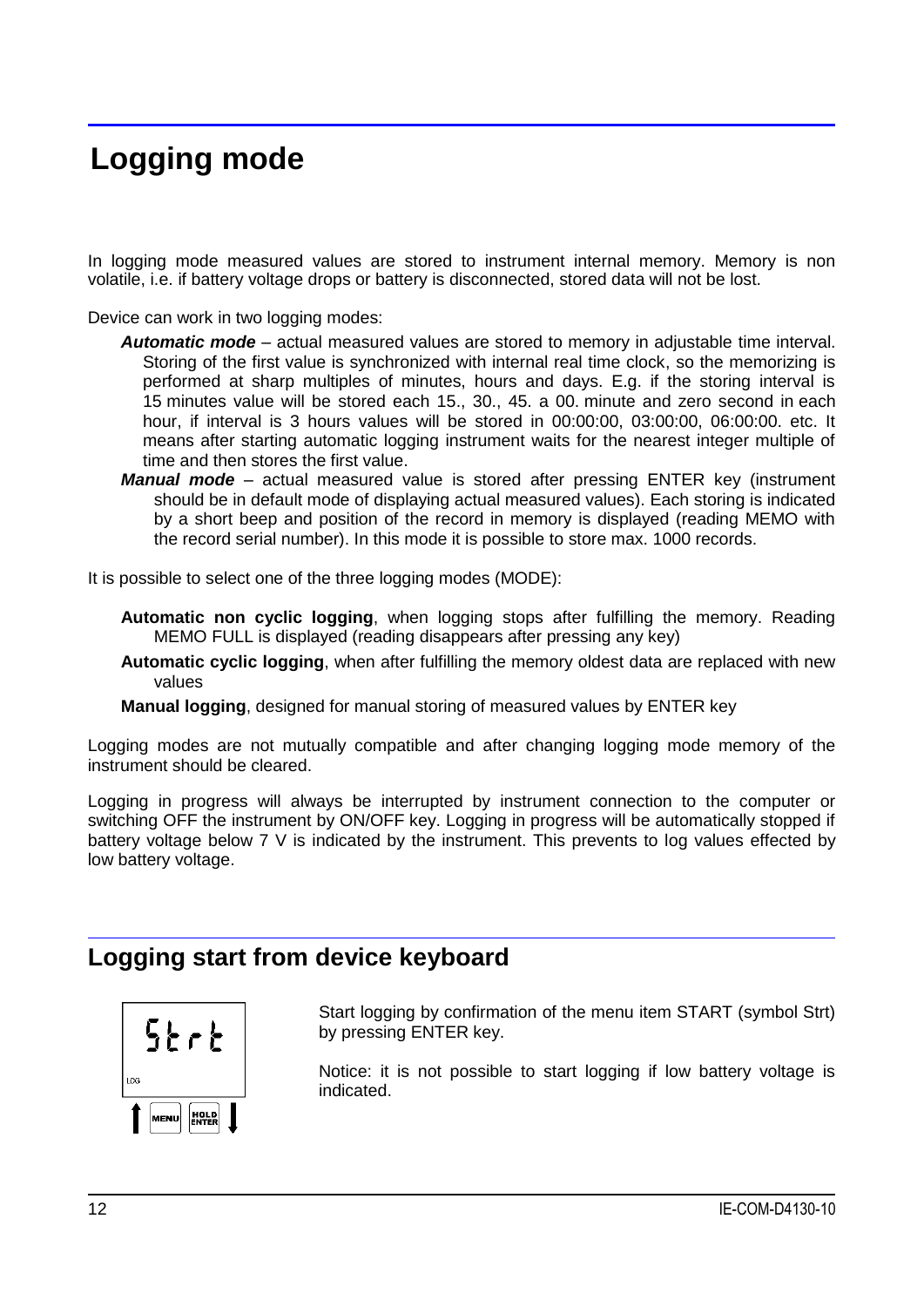

Instrument offers the possibility to clearing the instrument memory (ERAS). If you do not wish to clear the memory before new logging start, confirm selection ERAS NO by pressing the ENTER key.

Now instrument displays adjusted storing interval. To modify the storing interval use arrow keys. Interval 10 sec is displayed as **MIN 0:10**, minute intervals are displayed as **MIN x:00** and hour intervals as **x:Ho**. Confirm adjusted interval by pressing ENTER key. Notice: if manual logging mode is selected, this menu item is skipped (there is no interval adjustment).

Logging is started and instrument returns to default mode displaying actual values. Logging in progress is in default mode indicated with reading LOG on display. If memory is filled over 90 %, symbol LOG is blinking (only in automatic logging).

## <span id="page-12-0"></span>**Logging start with clearing memory and logging mode selection**

It is possible to clear memory only if logging is stopped. Modification of logging mode is enabled only after memory is cleared. Clearing of memory is optional part of the above procedure logging START. Notice: there is no way to "undelete" the cleared data!



If it is needed to clear the memory before logging start, first it is necessary to select menu item logging START (symbol Strt) and confirm by pressing ENTER key.

Notice: if low battery voltage is indicated, it is not enabled to start logging nor to clear the memory.

Now instrument offers possibility to clear the memory (ERAS). Default is selection ERAS NO. If clearing of the memory is needed use the arrow keys to select ERAS YES and confirm by pressing ENTER key.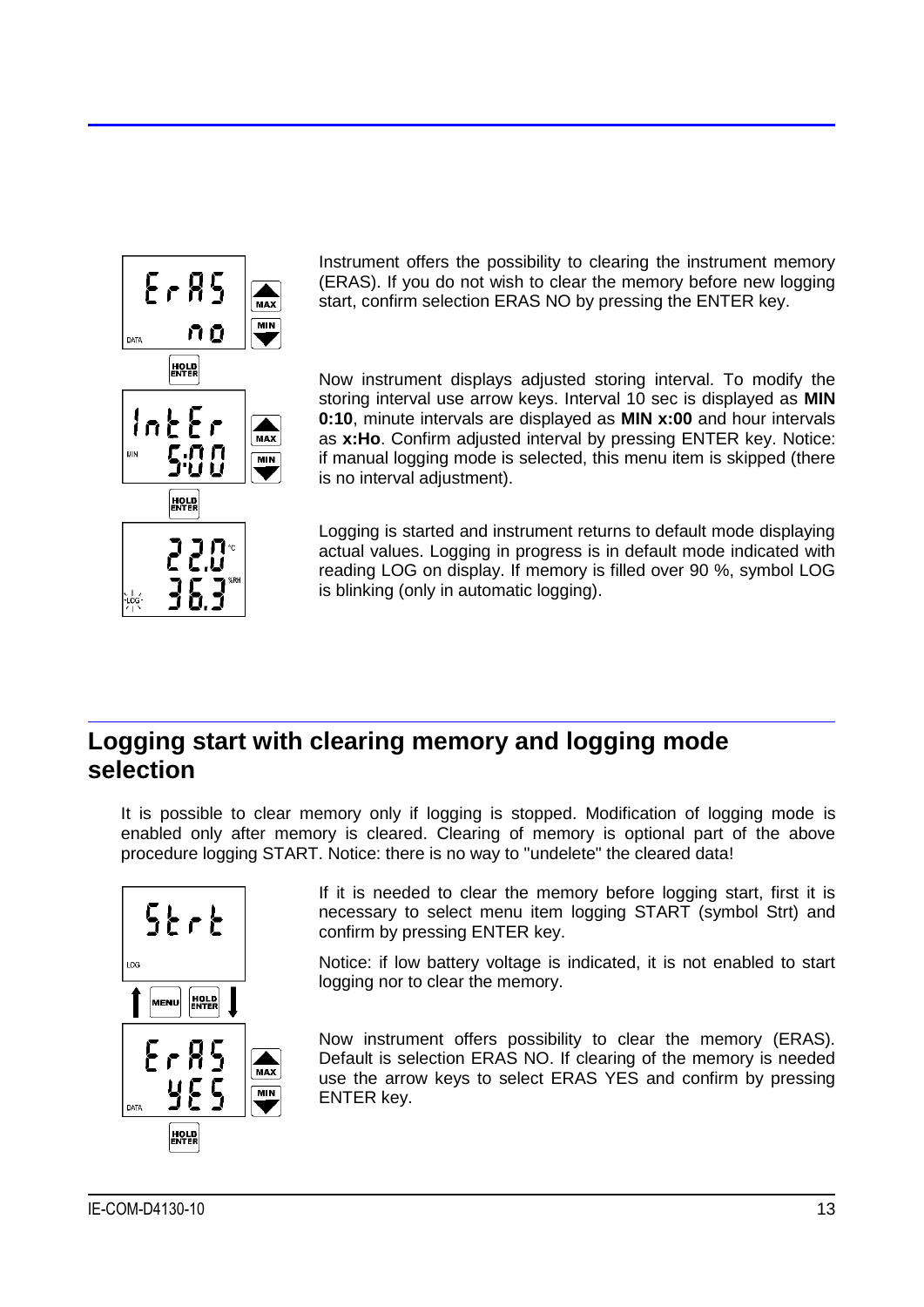

Clearing procedure is in progress. The duration is indicated by displaying of already cleared memory in % (digits 0 to 100).

After memory is cleared it is possible to select one of three logging modes (MODE) by using arrow keys (non cyclic logging is indicated by symbol n.CYC, cyclic logging by symbol CYCL and manual logging by symbol Man). If manual logging mode is selected, after confirmation by ENTER key logging is active. In automatic logging mode (i.e. cyclic or non cyclic) last applied storing interval is offered to confirm or modify. See above procedure.

## <span id="page-13-0"></span>**Logging stop from keyboard**



Logging stop is enabled by confirmation of menu item STOP by pressing ENTER key.

Reading STOP NO is displayed to enable logging stop. Use arrow keys to modify to STOP YES. Logging is still in progress.

Logging is stopped after confirmation selection STOP YES by pressing ENTER key. Instrument then returns to default mode of displaying actual values.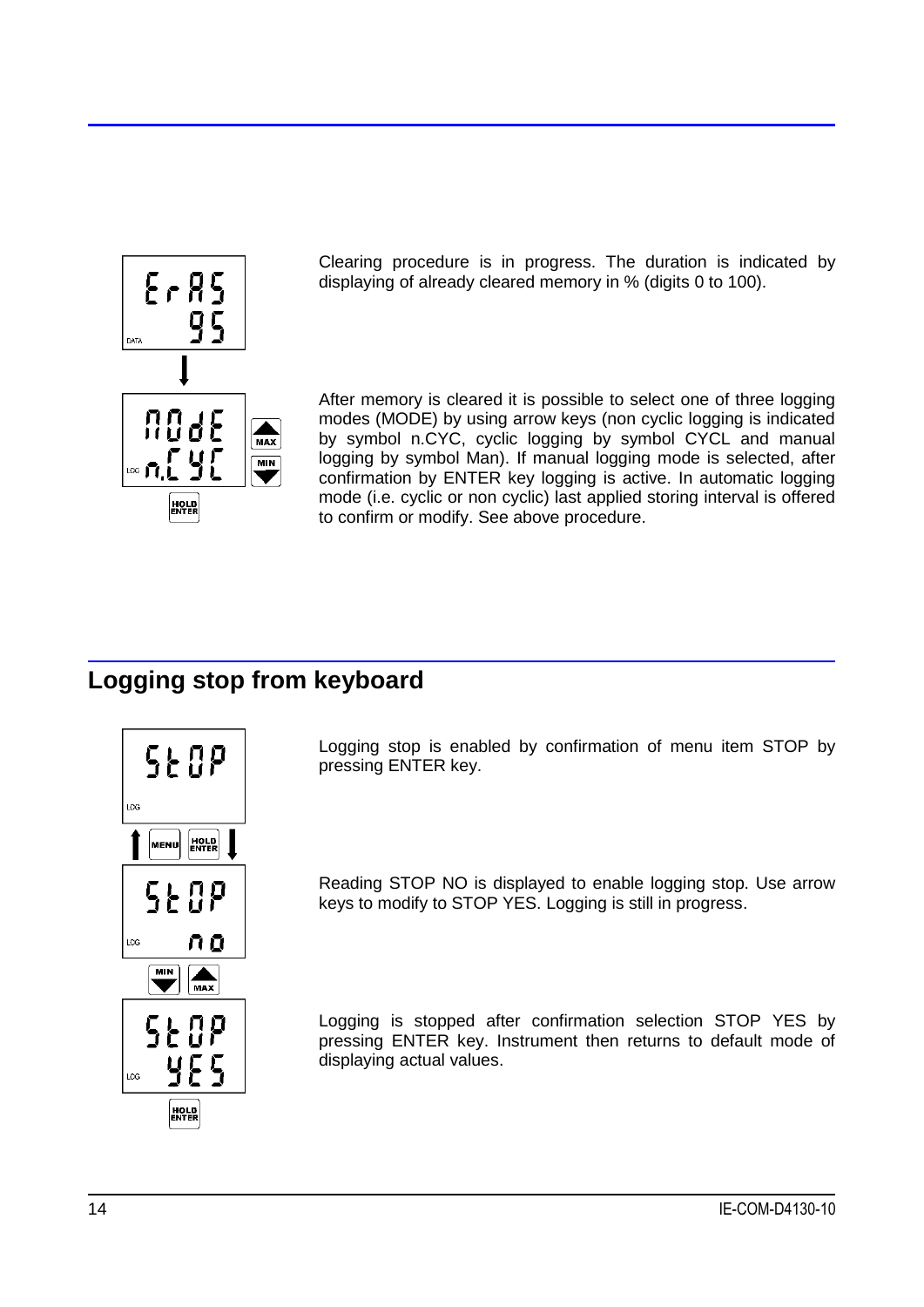# <span id="page-14-0"></span>**Connection of the device to a personal computer**

For connection of the instrument to a personal computer is designed the USB communication cable (included in delivery). During time instrument is connected to the computer, there is a reading PC on the LCD display and measurement nor logging is interrupted. Keyboard of the instrument is disabled with the exception of ON/OFF key.

Result of reading data to the computer is a protocol of measurement including instrument serial number and a table of logged values with date and time.

After disconnection of the communication cable reading PC disappears and instrument is in the default mode as after switching on by the ON/OFF key. If logging was in progress before connection to the computer, logging will continue with the same parameters after disconnection of the cable (if new setting of logging was not performed during communication - including logging stop).

**Attention! If you leave the USB cable connected and do not communicate with the device for more than 5 minutes, the device will automatically switched OFF.**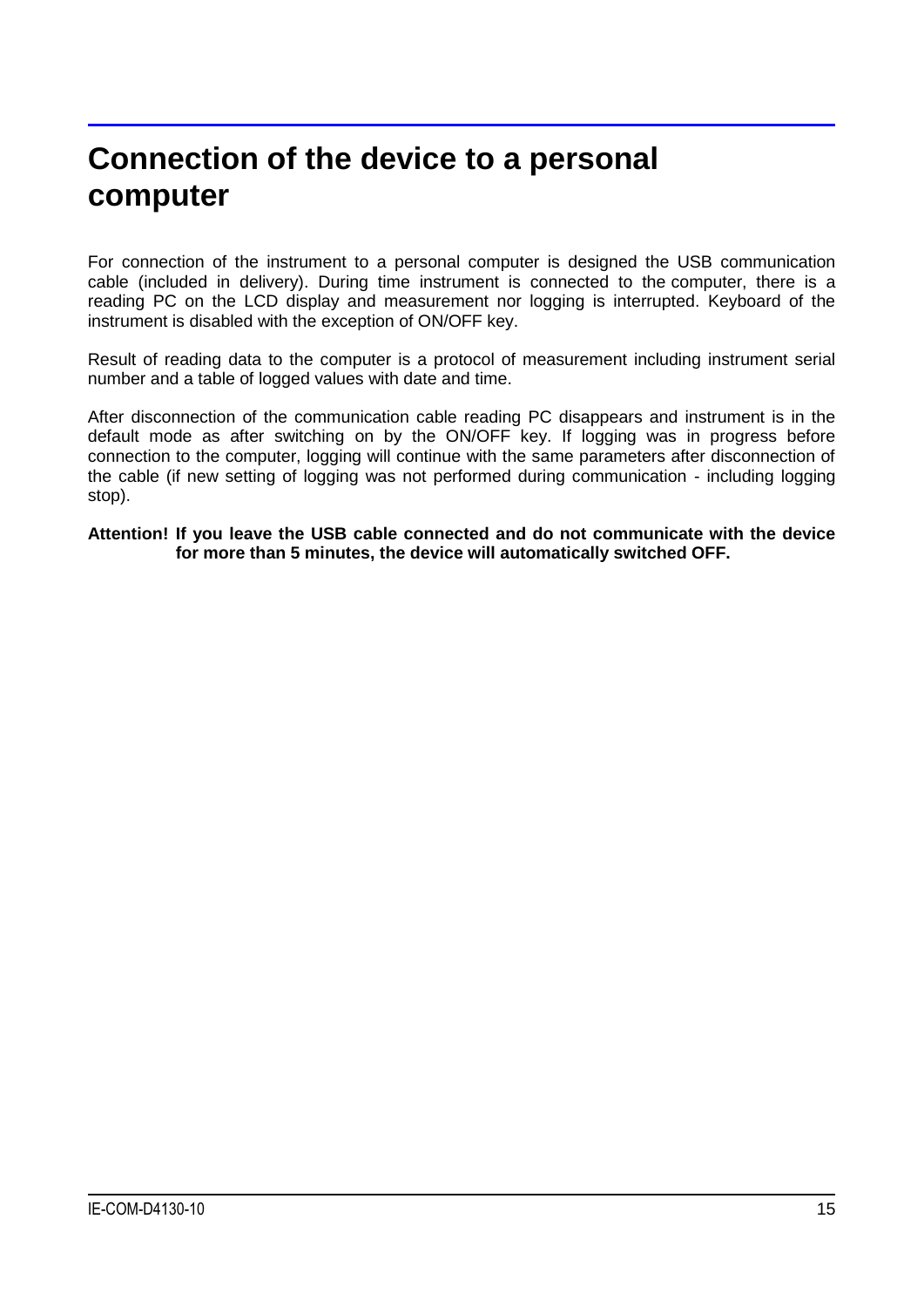# <span id="page-15-0"></span>**The PC software for the device**

## <span id="page-15-1"></span>**Installation of program for PC with OS Windows**

Installation program is common for both versions of user program, i.e. basic (freeware) and optional (paid). Installed user program during first run asks licence key - if code is entered, perform the program registration according the displayed instructions and program runs as optional version (otherwise, the program runs in the basic version). Licence key can be entered anytime later.

Installation program is available for free at the Internet address www.cometsystem.cz or can be ordered on the CD as the optional accessory.

### • **Installation from the Internet:**

Visit [www.cometsystem.com](http://www.cometsystem.com/) and click to link *Programs.* Download *Program for dataloggers Comet* to your computer. After running downloaded file *logger.exe* follow the Installator instruction.

### • **Installation from installation CD:**

Insert installation CD to CD-ROM drive and wait for automatic Installator run. If Installator is not run automatically (depends on setting of operating system), find in file browser file CDSetup.exe in main directory of the installation CD and click to run. Follow Installator instructions. Select *Program for dataloggers* from the menu.

### <span id="page-15-2"></span>**Software for Windows – instruction manual**

### Communication with the instrument

First connect communication cable to USB port of the computer. Plug second connector of communication cable to the instrument and start data transfer to the computer (selection from menu File - from datalogger, key F4 or button on the toolbar). Software will find connection with the instrument and transfer data. Computer offers name of the file with measurement to be created on disk. Implicitly files are stored to files with extension \*.msb. File name is generated from year, month and day of file creation and serial number in the day of creation. It is possible to use different file name and path. After name confirmation it is possible to insert short description with e.g. conditions or location of measurement, which is stored together with measured values.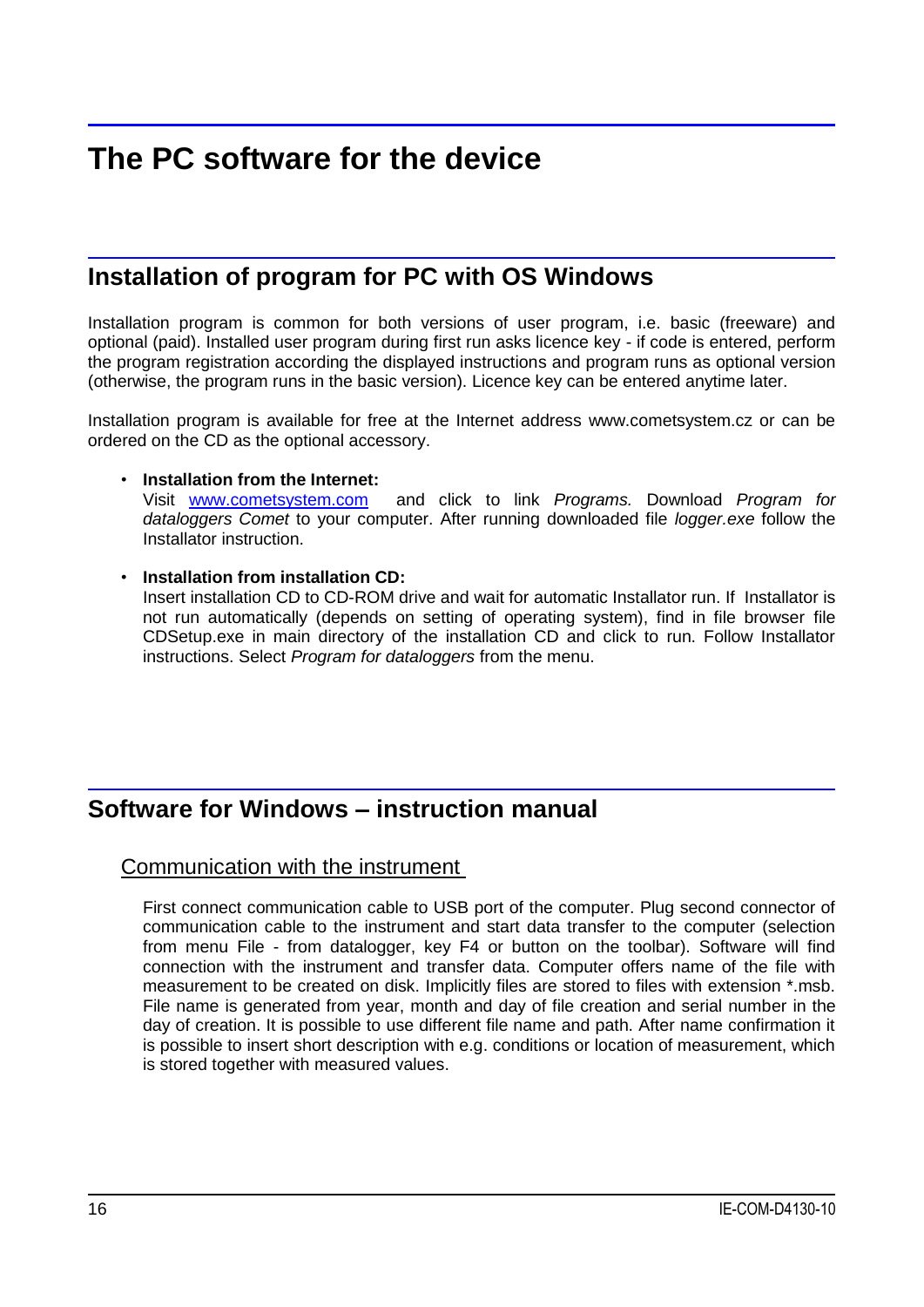### Viewing of measured values

Measured values can be read directly from datalogger or from formerly created file on disk (command File - From disk, key F3). After reading a table of measured values occurs. Detailed information on file is available from context menu - menu occurs after clicking right mouse button on the position of table. In context menu function export to text or database format is available.

Graph with measured curves can be viewed by command *Display - Graph* or button on the toolbar.

Detailed information on software functions is available in help.

### Correction of pressure reading to the sea level

Instrument is calibrated to measurement of absolute atmospheric pressure. If you want to display pressure calculated to the sea level, you have to enter correction constant (in hPa) to add to absolute pressure. This constant depends on the altitude of the instrument above sea level. There is a window in the PC program to enter directly altitude of the instrument above sea level. The correct value of pressure calculated to the sea level is also possible to gain from the nearest weather station. Correction constant is then the difference in hPa between pressure calculated to the sea level and the absolute pressure (actual instrument reading).

Click on the icon "I" or press the F6 function key followed by pressing of the Setting button to display the window with correction of pressure. Enter pressure correction in hPa or altitude above sea level to the displayed window and confirm with OK button.

All the time before and during correction the instrument must be switched ON and settled. After disconnection of the communication cable from the PC the reading is already corrected in accordance with the entered constant (or altitude above sea level).

If instrument is moved to a location with different altitude above sea level it is necessary to repeat the entire procedure. If you want to reset the original pressure measurement from the manufacturer set the pressure correction or altitude above sea level to zero.

Note: pressure correction constant influences the display reading as well as all the recorded values in instrument memory. I.e. after modification of the correction constant all records existing in the instrument memory are recalculated with new constant by the PC program.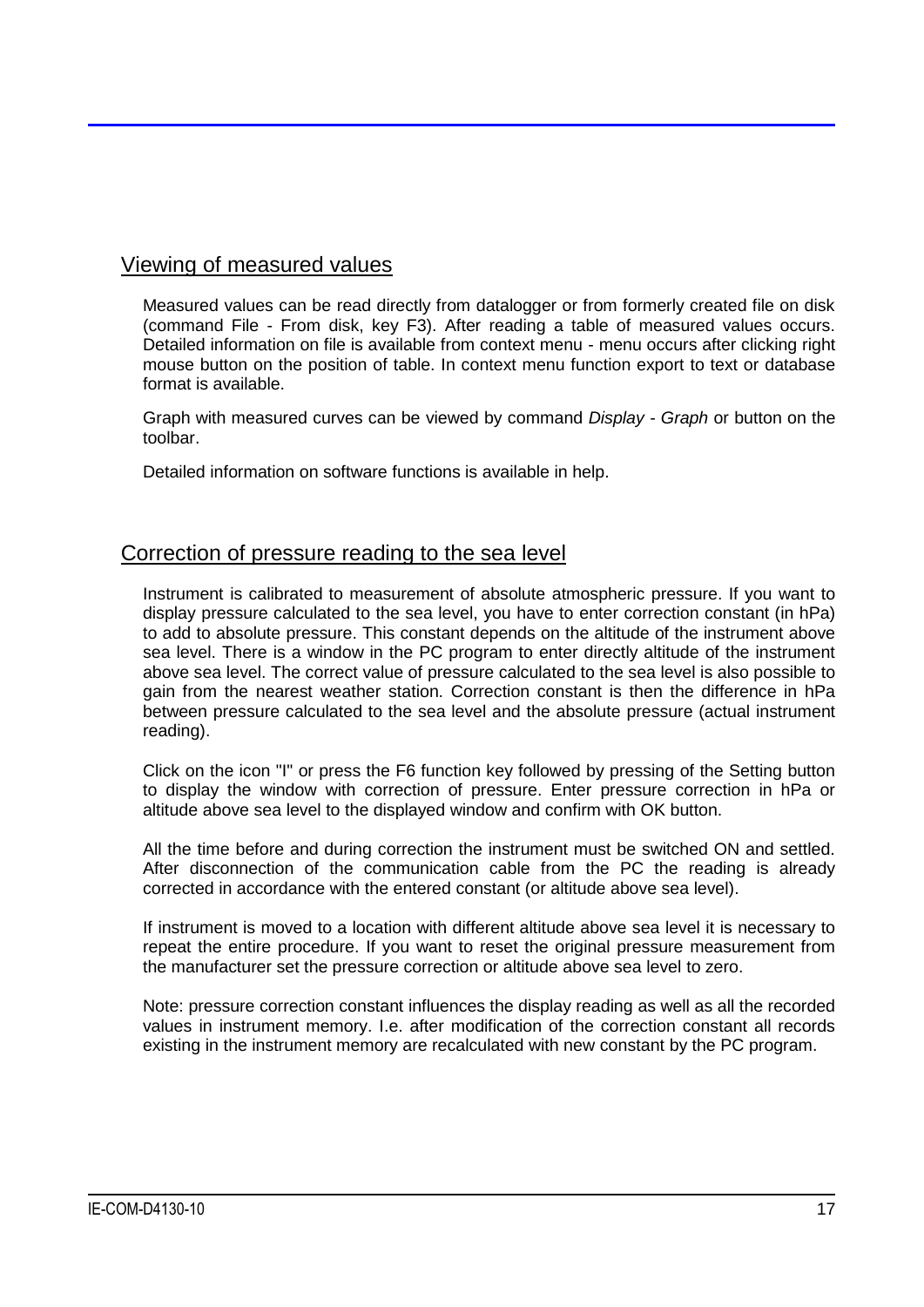# <span id="page-17-0"></span>**Battery replacement**

If battery voltage is low logging mode of the instrument is disabled. Low battery voltage is indicated on the display with blinking reading "BAT". It is necessary to replace it with new one as soon as possible. Battery is located under small cover on the instrument lower side. It is absolutely necessary to replace battery with instrument switched OFF, otherwise internal time and setting of d.REF. and AUDI (from menu selections) and data in memory HOLD, MIN and MAX will be lost. For the same reason do not disconnect the battery for longer than 1 minute even if instrument is switched OFF. If it happens (or if battery is totally discharged), it is necessary to set time from the computer and in appropriate menu selection set again LCD refreshment mode (d.REF.), alarm audio indication (AUDI) and clear the minimum and maximum memory (CLR).